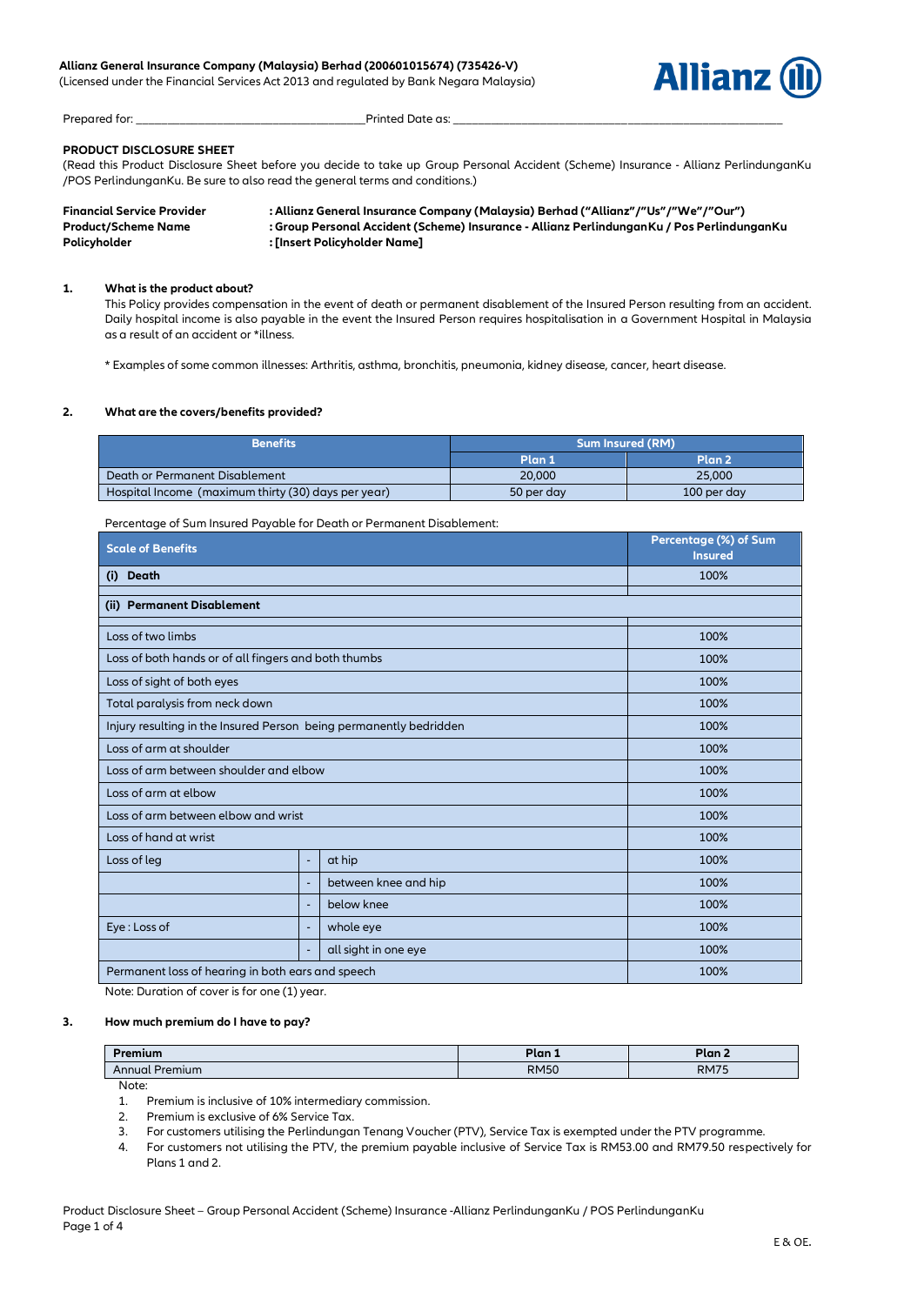## **Allianz General Insurance Company (Malaysia) Berhad (200601015674) (735426-V)**

(Licensed under the Financial Services Act 2013 and regulated by Bank Negara Malaysia)



- 5. If Insured Person is utilizing the RM75 PTV, premium payable will be automatically deducted from the voucher. No refund of any balance amount of the PTV will be made if the PTV is used to purchase a plan with a lower premium amount compared to the value of the PTV.
- The insurance cover for the Insured Person under this policy shall be for a period of one (1) year and premium is payable annually before the commencement of coverage.

### **4. What are the fees and charges that I have to pay?**

|                                   | <b>Percentage of Premium</b> | Amount (%)         |        |  |
|-----------------------------------|------------------------------|--------------------|--------|--|
| Type                              |                              | <b>Amount (RM)</b> |        |  |
|                                   |                              | Plan 1             | Plan 2 |  |
| Commissions paid to the insurance | 10%                          | RM5.00             | RM7.50 |  |
| intermediary                      |                              |                    |        |  |
| Service Tax                       | 6%                           | RM3.00             | RM4.50 |  |

Note: As stated above, the commission amount is included but Service Tax is not included in the premium amount payable.

### **5. What are some of the key terms and conditions that I should be aware of?**

### **(a) Duty of Disclosure**

### • **Consumer Insurance Contract**

Pursuant to Paragraph 5 of Schedule 9 of the Financial Services Act 2013, if you are applying for this Insurance wholly for **purposes unrelated to your trade, business or profession,** you have a duty to take reasonable care not to make a misrepresentation in answering the questions in the Proposal Form and/or all the questions required by Allianz fully and accurately and disclose any other matter that you know to be relevant to our decision in accepting the risks and determining the rates and terms to be applied, otherwise it may result in avoidance of contract, claim denied or reduced, terms changed or varied, or contract terminated.

• **Non-consumer Insurance Contract**

Pursuant to Paragraph 4(1) of Schedule 9 of the Financial Services Act 2013, if you are applying for this Insurance for **purposes related to your trade, business or profession,** you have a duty to disclose any matter that you know to be relevant to our decision in accepting the risks and determining the rates and terms to be applied and any matter a reasonable person in the circumstances could be expected to know to be relevant, otherwise it may result in avoidance of contract, claim denied or reduced, terms changed or varied, or contract terminated.

**This Duty of Disclosure for Consumer and Non-consumer Insurance Contract shall continue until the time the contract is entered into, varied or renewed.** You also have a duty to tell us immediately if at any time after your contract of insurance has been entered into, varied or renewed with us, any of the information given in inaccurate or has changed.

### **(b) Premium payment**

- The premium due must be paid and received by Allianz before cover commences, otherwise Your coverage is automatically null and void if this condition is not complied with.
- Where You utilise the PTV issued under Perlindungan Tenang Voucher Programme ("PTVP") to pay the premium, Your coverage shall commence one (1) day after Allianz confirms Your eligibility for the PTV under the PTVP and successfully redeems the PTV from the relevant PTVP portal on Your behalf in accordance with the terms and conditions of the PTVP.
- In the event the redemption is unsuccessful, Your coverage shall be automatically terminated.
- **(c) Eligibility** The **Insured Person** must be must be a Malaysian, residing in Malaysia, aged from eighteen (18) years up to fiftynine (59) years old.

### **(d) Free look period**

• **Individual coverage issued to recipient of voucher under Perlindungan Tenang Initiative**

Where You have paid the premium using the voucher issued under the PTVP, and You decide not to take up the coverage issued under this Policy for any reason whatsoever, You may write to Allianz subject always to the provision below prohibiting cancellation if there is a claim during the Free Look Period, requesting for a cancellation provided such request for cancellation is furnished to Allianz within fifteen (15) days from the effective date of Your coverage ("Free Look Period"). You shall not be entitled to a refund of the voucher or its cash equivalent. The premium amount shall instead be refunded to the relevant administrator appointed to manage and remit to insurers the premium moneys paid using the voucher provided no claim has been made.

#### • **Individual coverage issued to cash paying Insured Person**

Where You have paid the premium using cash or alternative means other than the voucher issued under the PTVP (as may be provided for by Allianz), and You decide not to take up the coverage issued under this Policy for any reason whatsoever, You may write to Allianz subject always the provision below prohibiting cancellation if there is a claim during the Free Look Period, requesting for a cancellation provided such request for cancellation is furnished to Allianz within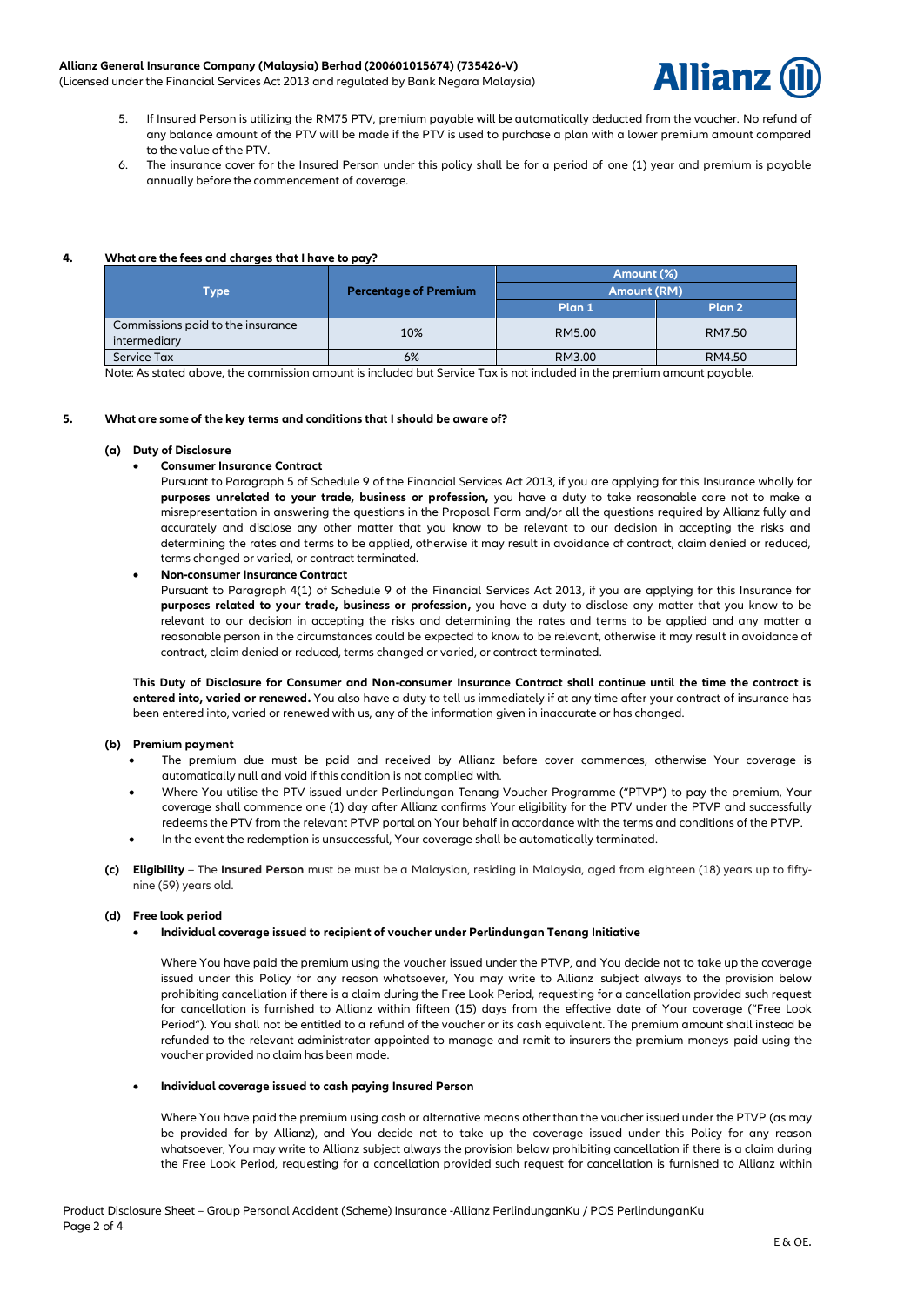

fifteen (15) days from the effective date of Your coverage. You are entitled to a refund of the full premium provided no claim has been made.

### • **No cancellation if there is a claim during the Free Look Period**

Notwithstanding the above, if You submit a claim anytime during the Free Look Period, You shall not be entitled to cancel Your coverage during the same Free Look Period.

Please note that the limitations, terms, and conditions as stated in this disclosure sheet are not exhaustive. Please refer to the Policy wordings for detailed benefits, limitations, terms and conditions.

### **6. What are the major exclusions under this Policy?**

This Policy does not cover death or injury directly or indirectly caused by the following events:

- (a) War, invasion, act of foreign enemy, hostilities (whether war be declared or not), civil war, rebellion, revolution, insurrection, military or usurped power;
- (b) Insanity, suicide (whether sane or insane), intentional self-inflicted injuries or any attempt thereat;

(c)Intoxication beyond the legal limit related to the driving offence and/or under the influence of illegal drugs;

- (d) Any form of disease, infection or parasites and Acquired Immune Deficiency Syndrome (AIDS) or AIDS Related Complex (ARC) or Human Immunodeficiency Virus Infection (HIV);
- (e) Notifiable Disease requiring isolation or quarantine by law;

(f) Childbirth, miscarriage, pregnancy or any complications thereof, unless caused solely by accident;

- (g) Provoked murder or assault;
- (h) While travelling in an aircraft licensed for passenger service as a member of the crew;
- (i) While committing or attempting to commit any unlawful act;
- (j) While participating in any professional sports;
- (k) Martial arts or boxing, aerial activities including parachuting and hang-gliding, underwater activities exceeding fifty (50) meters in depth, mountaineering involving the use of ropes or mechanical guides;
- (l) Racing (other than on foot), pace-making, speed or reliability trials;
- (m) Ionisation, radiation or contamination by radioactivity, nuclear weapons material; and
- (n) Riding/driving without a valid driving license (NOTE: this will not apply to Insured Persons with an expired license but who is not disqualified from holding or obtaining such driving license under the regulations of the Malaysian Road Transport Department or any other relevant laws),

### **7. Can I cancel my Policy?**

- (a) If You give notice to Allianz to terminate Your coverage under this Policy, such termination shall become effective on the date after the expiry of the period of insurance regardless of the date of the notice is received or any date specified in such notice. The premium paid will not be refunded and Your coverage will expire on the last date of the period of insurance.
- (b) Termination by Allianz

In the event Allianz terminates this Policy or Your coverage under this Policy, as the case may be, pursuant to Condition 19 (Misstatement or Omission of Material Fact) as stated in the Policy Wording or by order of regulatory or governmental authorities, Allianz shall give its notice of termination by registered post to You at Your last known correspondence address in Malaysia. Such termination shall become effective thirty (30) days following the date of such notice.

Provided that no claim has been made during the Period of Insurance then subsisting and a refund of the premium is not prohibited by any law, in the event You have paid the premium for any period beyond the date of termination of this Policy or Your coverage under this Policy, as the case may be,:

(i) using the voucher issued under the PTVP, the pro-rata premium shall be refunded to the relevant administrator appointed to manage the PTVP; or

Product Disclosure Sheet – Group Personal Accident (Scheme) Insurance -Allianz PerlindunganKu / POS PerlindunganKu Page 3 of 4